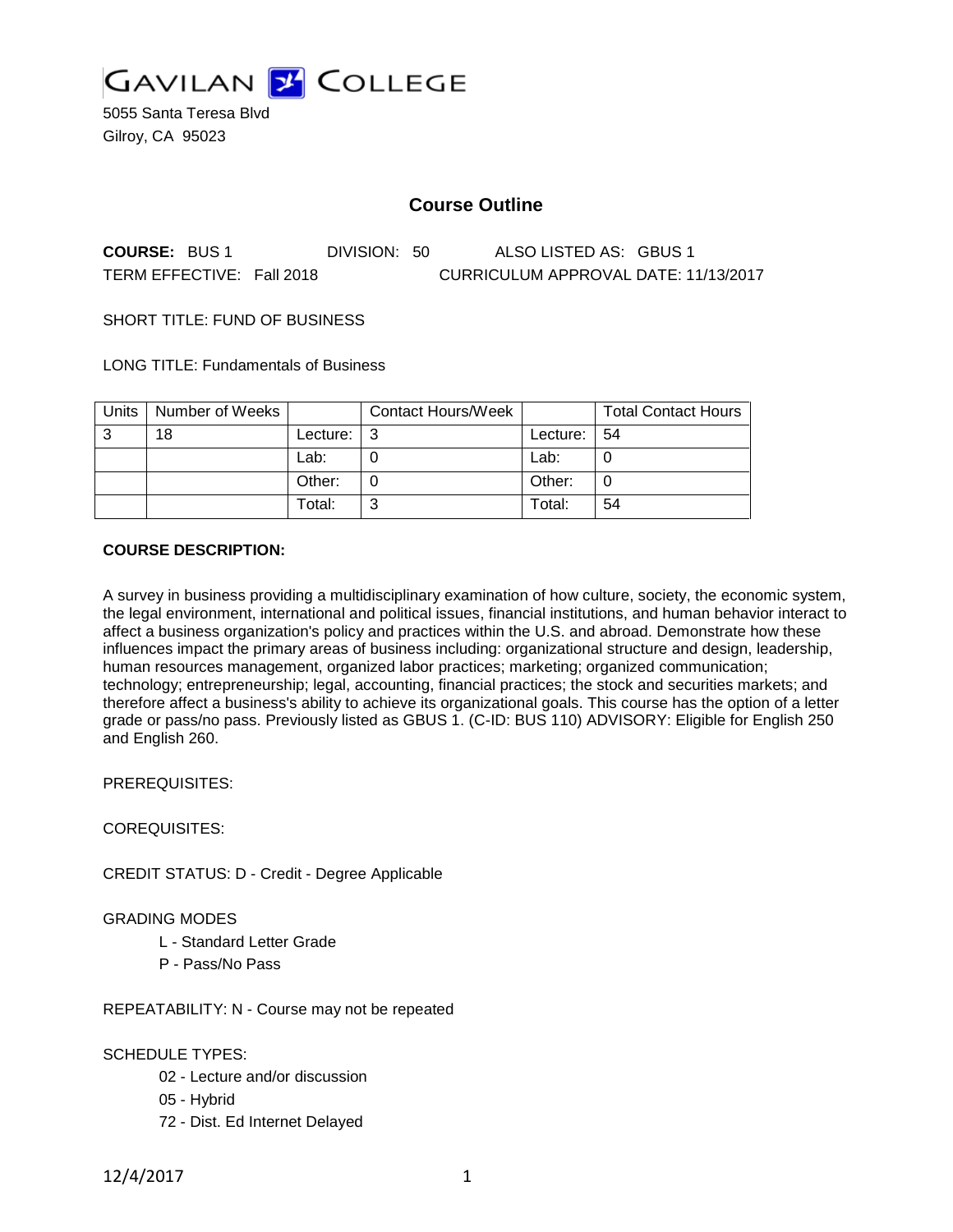### **STUDENT LEARNING OUTCOMES:**

1. Cite the various ways the U.S. government affects, restricts, and protects business.

Measure of assessment: exam, report, project (GE-LO: A2)

Year assessed, or planned year of assessment: 2018

Semester: Spring

2. Identify how business operates in a national and an international/global environment including legal, social, cultural, and interdependence and integrated financial markets.

Measure of assessment: exam, report, project (GE-LO: F2, D5)

Year assessed, or planned year of assessment: 2018

Semester: Spring

This SLO addresses cultural diversity: true

3. Identify the marketing mix and key tools, terms and strategies related to each element.

Measure of assessment: exam, report, project (GE-LO: A2)

Year assessed, or planned year of assessment: 2018

Semester: Spring

### **CONTENT, STUDENT PERFORMANCE OBJECTIVES, OUT-OF-CLASS ASSIGNMENTS**

Curriculum Approval Date: 11/13/2017

1. 3 Hours

### THE FOUNDATIONS OF BUSINESS

Student Performance Objectives: Explain what a business is and how it operates within the private enterprise system. Define the role of the entrepreneur in the private enterprise system. Discuss the factors of production and their payments. Describe the concepts of competition, gross domestic product and productivity.

### 2. 3 Hours

BUSINESS ETHICS AND SOCIAL RESPONSIBILITY

Student Performance Objectives: Outline the responsibilities of business to: the general public, customers, employees, investors, and to the financial community. Define business ethics and explain the role of social responsibility in an organization.

3. 3 Hours

ECONOMIC FUNDAMENTALS

Student Performance Objectives: Differentiate between microeconomics and macroeconomics. Show how supply and demand determines prices. Distinguish between monetary policy and fiscal policy. Explain the importance and impact of macroeconomic fluctuations on an individual business's operations.

### 4. 3 Hours

BUSINESS IN A GLOBAL ECONOMY

Student Performance Objectives: Explain the importance of international business. Discuss barriers to global business. Discuss the importance of cultural awareness when conducting business operations abroad.

5. 3 Hours

### FORMS OF BUSINESS OWNERSHIP

Student Performance Objectives: Identify, explain and critique the three basic types of business ownership. Discuss the advantages and disadvantages of each method of ownership. Explain the role that entrepreneurs and small businesses play in the global economy. Outline the role of franchises in the U.S. economy, and list their advantages and disadvantages.

6. 1.5 Hours

MIDTERM EXAMINATION

7. 3 Hours

MANAGEMENT OF THE ORGANIZATION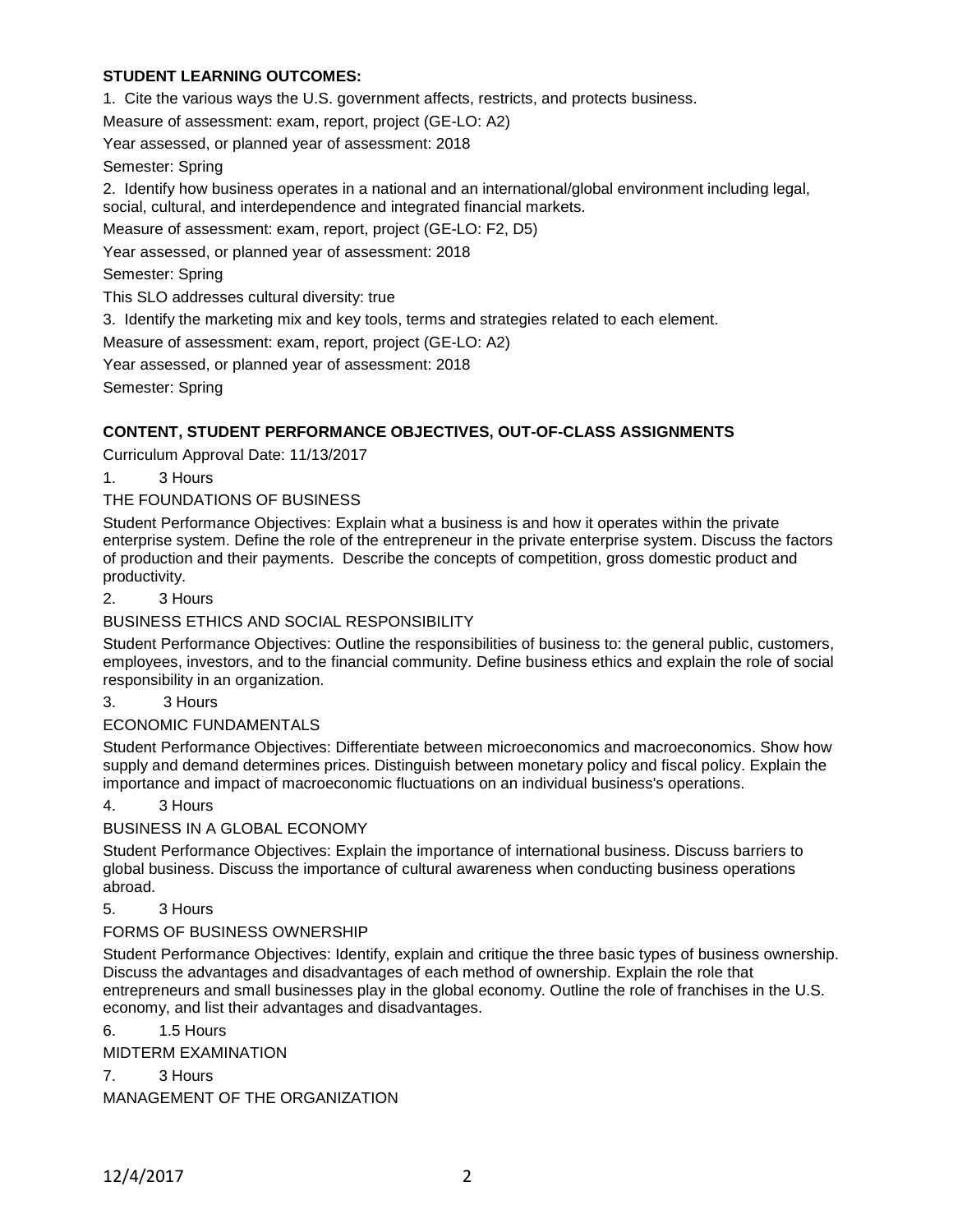Student Performance Objectives: Explain the importance of quality and customer satisfaction in achieving a competitive advantage. Discuss the need for organizational structure, and evaluate each of the basic forms of organization. Identify the

skills required for managerial success. Evaluate the basic leadership styles, determine the impact on the organization, and recommend alternative styles. Describe the functions of management and identify the primary activities involved in each function.

# 8. 3 Hours

# MANAGEMENT OF HUMAN RESOURCES

Student Performance Objectives: Explain the importance of human resource management and the responsibilities of a human resource department. Describe how recruitment, selection, orientation, training, and evaluation contribute to placing the right person in a job. Explain the importance of effective communication skills in business. Identify the characteristics of an effective team and the different roles played by team members.

### 9. 3 Hours

# PRODUCTION AND OPERATIONS MANAGEMENT

Student Performance Objectives: Explain the strategic importance of production and operations management to a firm. Discuss the benefits of quality control. Identify the effects of cultural changes in domestic and international communities and their impacts on a business's operations.

10. 3 Hours

# FUNCTIONS OF MARKETING AND CUSTOMER SATISFACTION

Student Performance Objectives: Explain how marketing creates utility, and list the major functions of marketing. Identify the methods of segmenting consumer and business markets. Identify the main components of creating a marketing strategy.

### 11. 1 Hours

### PRODUCT AND PRICING STRATEGIES

Student Performance Objectives: Identify the classifications of consumer goods, business goods, and services. Identify the product mix and describe the stages of the product life cycle. Identify and evaluate alternative pricing strategies, and their effect on profit levels.

### 12. 3 Hours

# MARKETING DISTRIBUTION STRATEGY

Student Performance Objectives: Identify the major components of a distribution strategy. Outline the various types of distribution channels, and discuss the factors that influence channel selection.

13. 1.5 Hours

MIDTERM EXAMINATION

### 14. 3 Hours

# INFORMATION FOR BUSINESS DECISIONS

Student Performance Objectives: Explain the purpose of an information system and how it aids decisionmaking in business. List the major contributions of computers and MIS.

### 15. 3 Hours

# INTRODUCTION TO ACCOUNTING

Student Performance Objectives: Explain the functions of accounting and their importance to the firm's management and to outside parties. Develop an accounting element for the small business plan. Describe basic accounting functions and their importance to business management.

### 16. 3 Hours

### SECURITIES MARKETS

Student Performance Objectives: Compare common stock, preferred stock, and bonds, and explain why investors might prefer each type of security. Consider how the different securities might be used by small businesses.

### 17. 3 Hours

# FINANCIAL MANAGEMENT AND INSTITUTIONS

Student Performance Objectives: Describe the functions of money. Identify the functions performed by a firm's financial manager.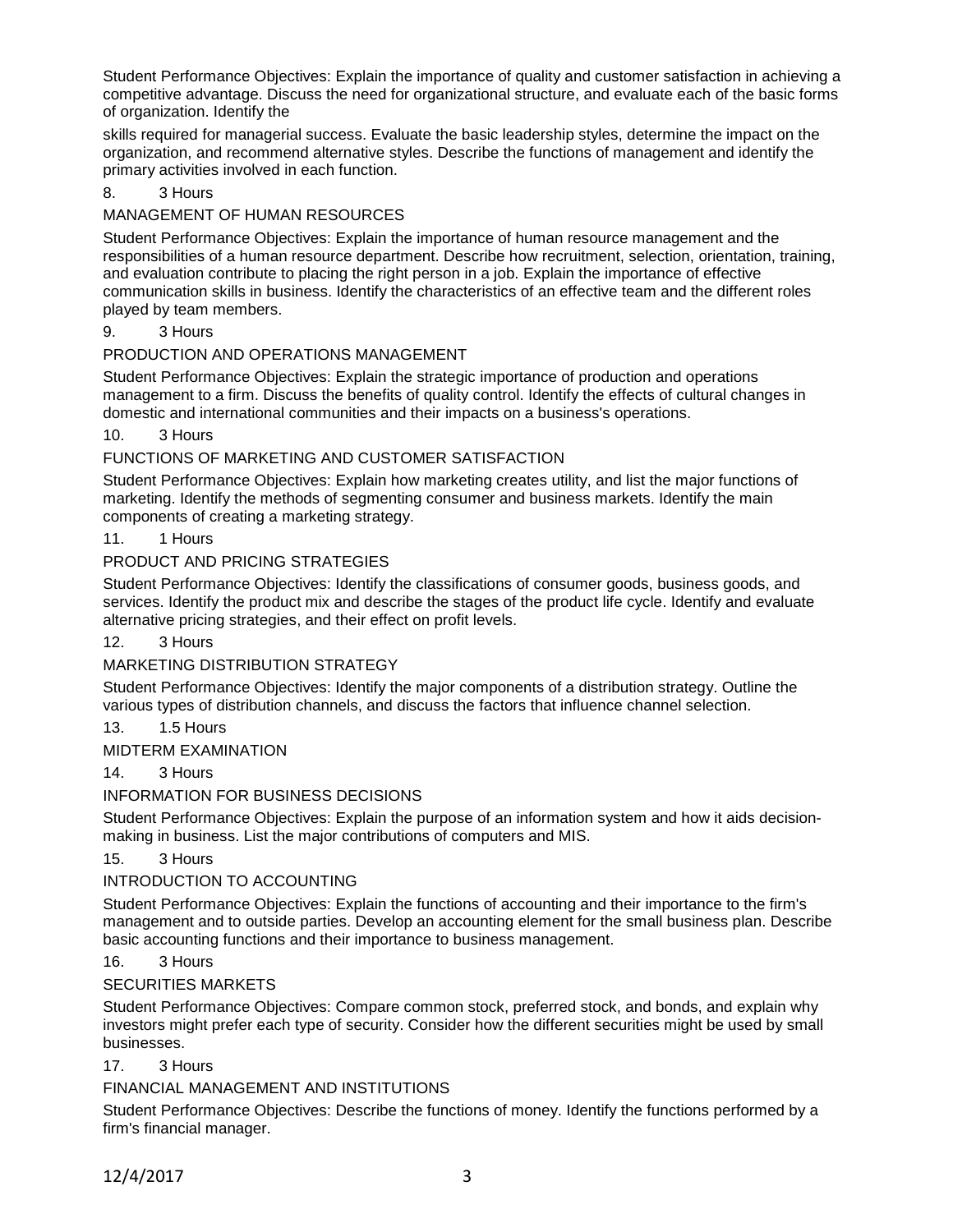#### 18. 3 Hours

BUSINESS LAW

Student Performance Objectives: Describe the judicial system and the various types of law. Consider various laws and regulations, and discuss how implementation of or changes in these laws might affect the business environment. Explain the differences between trademarks, copyrights, and patents.

19. 3 Hours

INSURANCE AND RISK MANAGEMENT

Student Performance Objectives: Explain the concepts of risk, risk management, and their relationship to insurance. Discuss the various types of insurance.

20. 2 Hours

### **METHODS OF INSTRUCTION:**

Lecture, discussion, audio/visual, case study.

**OUT OF CLASS ASSIGNMENTS:**

Required Outside Hours: 21

Assignment Description: Read textbook and study for exams.

Required Outside Hours: 26

Assignment Description: CAREER INFORMATION PROJECTS: Students will use questionnaires, cases, videos, and computer software to measure their current capabilities and will receive personalized information and advice on improving skills. These exercises will cover topics such as leadership style, entrepreneurial quotient, goal setting, and will incorporate real-world business articles and experiences. These will be on-going projects during the entire course.

Required Outside Hours: 21

Assignment Description: Case Study involving critical thinking. Cases will be used to cover many of the topics during the course - some will be out-of-class assignments and some will involve working in groups.

Required Outside Hours: 36

Assignment Description: Develop a comprehensive plan to create a new business. This project will continue throughout the course by applying what is learned through lectures, cases, readings, and guest speakers. Students will continue working on their business plan and their career informational project throughout the course. Continue developing the comprehensive business plan for a small business by adding a marketing strategy. Consider marketing in career development project. Channels will be added to the small business plan. Develop an accounting element for the small business plan.

### **METHODS OF EVALUATION:**

Writing assignments Percent of total grade: 50.00 % Percent range of total grade: 30% to 50% Written Homework, Case Studies, Projects Objective examinations Percent of total grade: 50.00 %

### **REPRESENTATIVE TEXTBOOKS:**

Required Representative Textbooks William M. Pride, Robert J. Hughes, Jack R. Kapoor. Foundations of Business, 5th Edition. Cengage Learning,2017. ISBN: 978-1-305-51106-4 Reading Level of Text, Grade: 13+ Verified by: Publisher

### **ARTICULATION and CERTIFICATE INFORMATION**

Associate Degree: GAV D2, effective 201470 GAV F, effective 201470